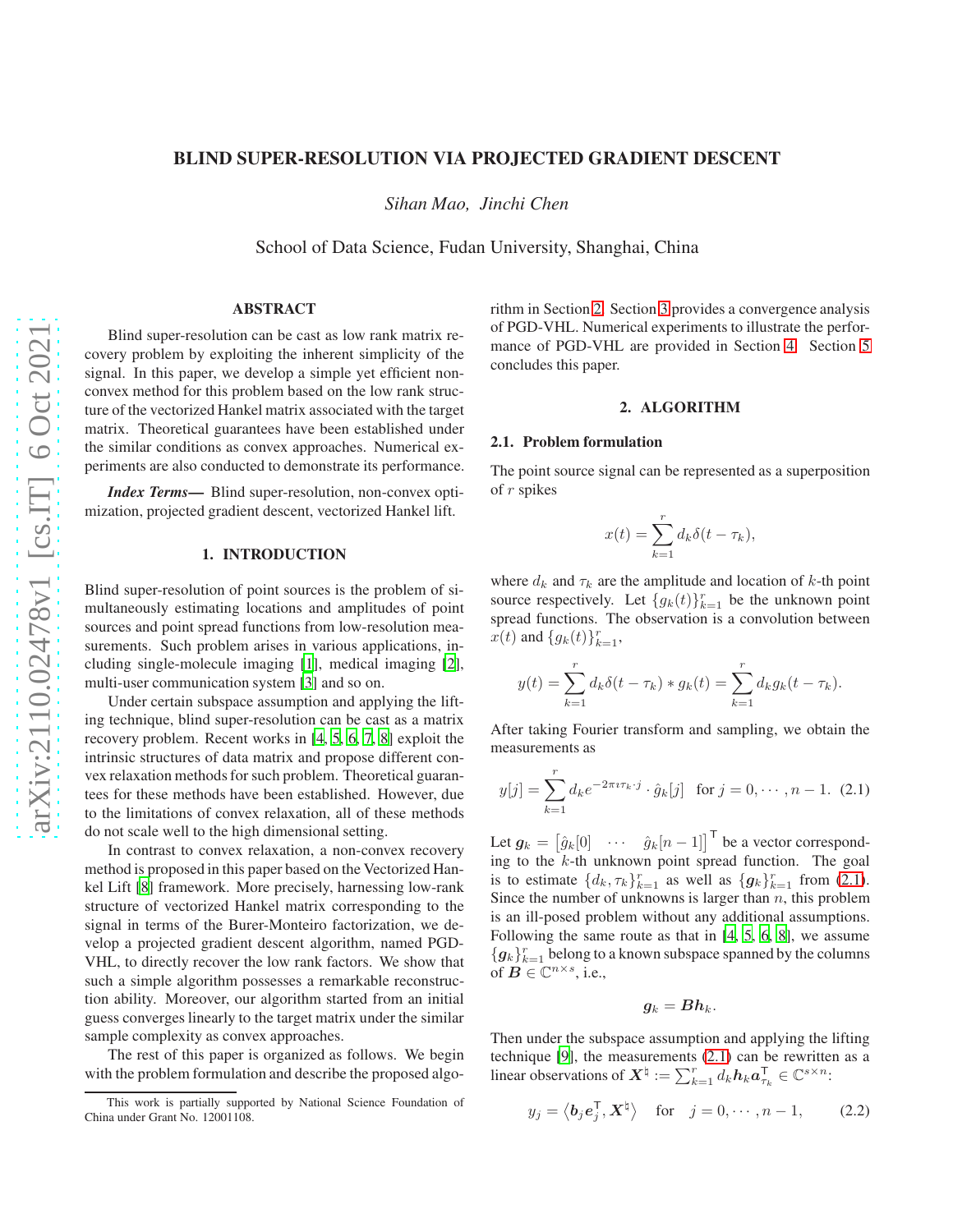where  $b_i$  is the j-th row of B,  $e_i$  is the  $(j + 1)$ -th standard basis of  $\mathbb{R}^n$ , and  $a_\tau \in \mathbb{C}^n$  is the vector defined as

$$
\mathbf{a}_{\tau} = \begin{bmatrix} 1 & e^{-2\pi i \tau \cdot 1} & \cdots & e^{-2\pi i \tau \cdot (n-1)} \end{bmatrix}^{\mathsf{T}}.
$$

The measurement model [\(2.2\)](#page-0-2) can be rewritten succinctly as

$$
y = \mathcal{A}(X^{\dagger}), \tag{2.3}
$$

where  $A: \mathbb{C}^{s \times n} \to \mathbb{C}^n$  is the linear operator. Therefore, blind super-resolution can be cast as the problem of recovering the data matrix  $X^{\dagger}$  from its linear measurements [\(2.3\)](#page-1-0).

Let  $H$  be the vectorized Hankel lifting operator which maps a matrix  $\mathbf{X} \in \mathbb{C}^{s \times n}$  into an  $sn_1 \times n_2$  matrix,

$$
\mathcal{H}(\bm{X}) = \begin{bmatrix} \bm{x}_0 & \bm{x}_1 & \cdots & \bm{x}_{n_2-1} \\ \bm{x}_1 & \bm{x}_2 & \cdots & \bm{x}_{n_2} \\ \vdots & \vdots & \ddots & \vdots \\ \bm{x}_{n_1-1} & \bm{x}_{n_1} & \cdots & \bm{x}_{n-1} \end{bmatrix} \in \mathbb{C}^{sn_1 \times n_2},
$$

where  $x_i$  is the  $(i + 1)$ -th column of X and  $n_1 + n_2 =$  $n + 1$ . It is shown that  $\mathcal{H}(\boldsymbol{X}^{\natural})$  is a rank-r matrix [\[8\]](#page-4-7) and thus the matrix  $\mathcal{H}(X^{\natural})$  admits low rank structure when  $r \ll 1$  $\min(\mathfrak{sn}_1, \mathfrak{n}_2)$ . It is natural to recover X by solving the constrained least squares problem

$$
\min_{\mathbf{X}} \frac{1}{2} \left\| \mathbf{y} - \mathcal{A}(\mathbf{X}) \right\|_{2}^{2} \text{ s.t. } \text{rank}(\mathcal{H}(\mathbf{X})) = r.
$$

To introduce our algorithm, we assume that  $X^{\dagger}$  is  $\mu_1$ incoherent which is defined as below.

<span id="page-1-1"></span>Assumption 2.1. Let  $\mathcal{H}(X^{\natural}) = U\Sigma V^{\natural}$  be the singular *value decomposition of*  $\mathcal{H}(\mathbf{X}^{\natural})$ , where  $\mathbf{U} \in \mathbb{C}^{sn_1 \times r}, \mathbf{\Sigma} \in$  $\mathbb{R}^{r \times r}$  and  $V \in \mathbb{C}^{n_2 \times r}$ . Denote  $U^{\mathsf{H}} = \begin{bmatrix} U_0^{\mathsf{H}} & \cdots & U_{n_1-1}^{\mathsf{H}} \end{bmatrix}^{\mathsf{H}}$ , *where*  $U_{\ell} = U[\ell s + 1 : (\ell + 1)s, :]$  *is the l-th block of*  $U$  *for*  $\ell = 0, \cdots n_1 - 1$ . The matrix  $X^{\natural}$  is  $\mu_1$ -incoherence if  $U$  and V *obey that*

$$
\max_{0 \le \ell \le n_1 - 1} \|U_{\ell}\|_{\mathsf{F}}^2 \le \frac{\mu_1 r}{n} \text{ and } \max_{0 \le j \le n_2 - 1} \left\| \mathbf{e}_j^{\mathsf{T}} \mathbf{V} \right\|_2^2 \le \frac{\mu_1 r}{n}
$$

*for some positive constant*  $\mu_1$ *.* 

 $-L = 1/2$ 

Remark 2.1. *Assumption [2.1](#page-1-1) is the same as the one made in [\[10,](#page-4-9) [11\]](#page-4-10) for low rank matrix recovery and is used in blind super-resolution [\[8](#page-4-7)]. It has been established that Assumption [2.1](#page-1-1) is obeyed when the minimum wrap-up distance between the locations of point sources is greater than about* 1/n*.*

Letting 
$$
\mathbf{L}^{\natural} = \mathbf{U}\Sigma^{1/2}
$$
 and  $\mathbf{R}^{\natural} = \mathbf{V}\Sigma^{1/2}$ , we have  
\n
$$
\max_{0 \le \ell \le n_1 - 1} \left\| \mathbf{L}_{\ell}^{\natural} \right\|_{\mathrm{F}} \le \sqrt{\frac{\mu_1 r \sigma_1}{n}} \text{ and } \left\| \mathbf{R}^{\natural} \right\|_{2, \infty} \le \sqrt{\frac{\mu_1 r \sigma_1}{n}},
$$

where  $\sigma_1 = ||\mathcal{H}(X^{\natural})||$ . Since that target data matrix  $X^{\natural}$  is  $\mu_1$ -incoherence and the low rank structure of the vectorized Hankel matrix can be promoted by  $\mathcal{H}(\boldsymbol{X}^{\natural}) = \boldsymbol{L}^{\natural} \boldsymbol{R}^{\natural H}$ , it is natural to recover the low rank factors of the ground truth matrix  $\mathcal{H}(\boldsymbol{X}^{\natural})$  by solving an optimization problem in the form of

<span id="page-1-2"></span><span id="page-1-0"></span>
$$
\min_{\mathbf{M} \in \mathcal{M}} \left\{ f(\mathbf{M}) := \frac{1}{2} \left\| \mathbf{y} - \mathcal{A} \mathcal{H}^{\dagger}(\mathbf{L} \mathbf{R}^{\mathsf{H}}) \right\|_{2}^{2} + \frac{1}{2} \left\| (\mathcal{I} - \mathcal{H} \mathcal{H}^{\dagger}) (\mathbf{L} \mathbf{R}^{\mathsf{H}}) \right\|_{\mathsf{F}}^{2} + \frac{1}{16} \left\| \mathbf{L}^{\mathsf{H}} \mathbf{L} - \mathbf{R}^{\mathsf{H}} \mathbf{R} \right\|_{\mathsf{F}}^{2} \right\}, \quad (2.4)
$$

where  $M = \begin{bmatrix} L^H & R^H \end{bmatrix}^H \in \mathbb{C}^{(sn_1+n_2)\times r}$ ,  $\mathcal{H}^{\dagger}$  is the Moore-Penrose pseudoinverse of H obeying that  $\mathcal{H}^{\dagger} \mathcal{H} = \mathcal{I}$ , the second term in objective guarantees that  $LR^H$  admits vectorized Hankel structure. Last term penalizes the mismatch between  $L$  and  $R$ , which is widely used in rectangular low rank matrix recovery [\[12](#page-4-11), [13,](#page-4-12) [14\]](#page-4-13). The convex feasible set  $M$  is defined as follows

$$
\mathcal{M} = \left\{ \begin{bmatrix} \mathbf{L} \\ \mathbf{R} \end{bmatrix} : \max_{0 \le \ell \le n_1 - 1} \|\mathbf{L}_{\ell}\|_{\mathrm{F}} \le \sqrt{\frac{\mu r \sigma}{n}}, \|\mathbf{R}\|_{2,\infty} \le \sqrt{\frac{\mu r \sigma}{n}} \right\},\qquad(2.5)
$$

where  $L_{\ell}$  is the  $\ell$ -th block of  $L$ ,  $\mu$  and  $\sigma$  be two absolute constants such that  $\mu \geq \mu_1$  and  $\sigma \geq \sigma_1$ .

#### 2.2. Projected gradient descent method

Inspired by [\[15](#page-4-14)], we design a projected gradient descent method for the problem [\(2.4\)](#page-1-2), which is summarized in Algorithm [1.](#page-1-3) The initialization involves two steps: (1) computes

<span id="page-1-3"></span>

| Algorithm 1 PGD-VHL                                                                                                                      |
|------------------------------------------------------------------------------------------------------------------------------------------|
| Input: $A, y, n, s, r$                                                                                                                   |
| Initialization:                                                                                                                          |
| $n_1 = n/2, \quad n_2 = n+1-n_1$                                                                                                         |
| $\widehat{U}_0 \widehat{\Sigma}_0 \widehat{V}_0^{\mathsf{H}} = \mathcal{P}_r \mathcal{H} \mathcal{A}^*(y)$                               |
| $\widehat{\mathbf{L}}_0 = \widehat{U}_0 \widehat{\Sigma}_0^{1/2}, \quad \widehat{\mathbf{R}}_0 = \widehat{V}_0 \widehat{\Sigma}_0^{1/2}$ |
| $(\boldsymbol{L}_0, \boldsymbol{R}_0) = \mathcal{P}_\mathcal{M}((\widehat{\boldsymbol{L}}_0, \widehat{\boldsymbol{R}}_0))$               |
| $M_0 = \begin{bmatrix} L_0^{\mathsf{H}} & R_0^{\mathsf{H}} \end{bmatrix}^{\mathsf{H}}$                                                   |
| while not convergence do                                                                                                                 |
| $M_{t+1} = \mathcal{P}_{\mathcal{M}} (M_t - \eta \nabla f(M_t)).$                                                                        |
| end while                                                                                                                                |

the best rank r approximation of  $\mathcal{H}(\mathcal{A}^*(y))$  via one step hard thresholding  $\mathcal{P}_r(\cdot)$ , where  $\mathcal{A}^*$  is the adjoint of  $\mathcal{A}$ ; (2) projects the low rank factors of best rank- $r$  approximated matrix onto the set M. Given a matrix  $M = \begin{bmatrix} L^H & R^H \end{bmatrix}^H$ , the projection onto M, denoted by  $\left[\widehat{L}^H \quad \widehat{R}^H\right]^H$ , has a closed form solution:

$$
[\widehat{L}]_{\ell} = \begin{cases} L_{\ell} & \text{if } \|L_{\ell}\|_{\text{F}} \leq \sqrt{\frac{\mu r \sigma}{n}} \\ \frac{1}{\|L_{\ell}\|_{\text{F}}} L_{\ell} \cdot \sqrt{\frac{\mu r \sigma}{n}} & \text{o.w.} \end{cases}
$$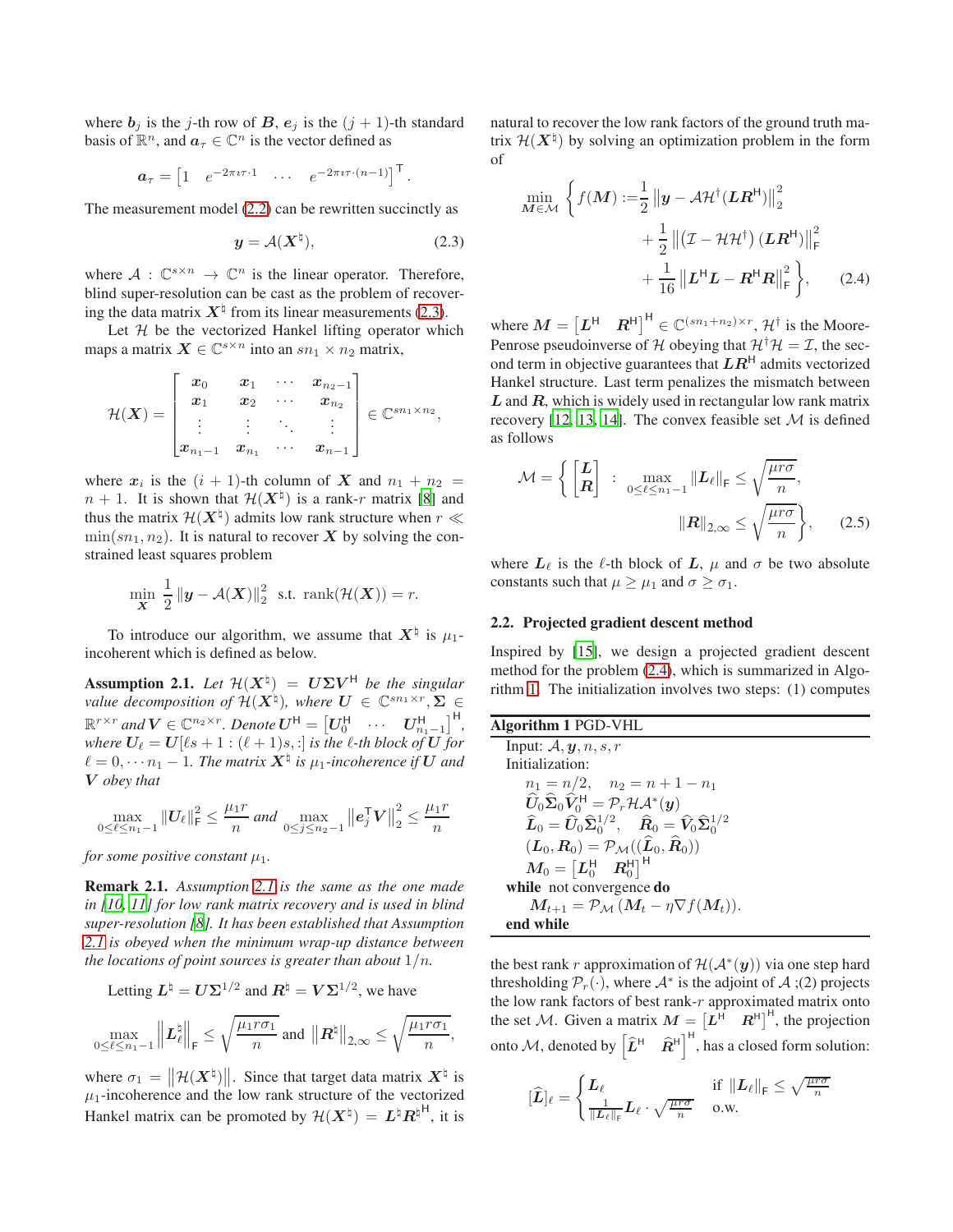for  $0 \leq \ell \leq n_1 - 1$  and

$$
\boldsymbol{e}_j^\top \boldsymbol{\widehat{R}} = \begin{cases} \boldsymbol{e}_j^\top \boldsymbol{R} & \text{if } {\left\| \boldsymbol{e}_j^\top \boldsymbol{R} \right\|}_2 \leq \sqrt{\frac{\mu r \sigma}{n}} \\ \frac{\boldsymbol{e}_j^\top \boldsymbol{R}}{\left\| \boldsymbol{e}_j^\top \boldsymbol{R} \right\|_2} \cdot \sqrt{\frac{\mu r \sigma}{n}} & \text{o.w.} \end{cases}
$$

for  $0 \leq j \leq n_2 - 1$ . Let  $M_t$  be the current estimator. The algorithm updates  $M_t$  along gradient descent direction  $-\nabla f(\mathbf{M}_t)$  with step size  $\eta$ , followed by projection onto the set M. The gradient of  $f(M)$  is computed with respect to Wirtinger calculus given by  $\nabla f = \left[\nabla_L^H f \quad \nabla_R^H f\right]^H$  where

$$
\nabla_{L} f = (\mathcal{H} \mathcal{D}^{-2} \mathcal{A}^{*} (\mathcal{A} \mathcal{H}^{\dagger} (LR^{H}) - y)) R \n+ ((\mathcal{I} - \mathcal{H} \mathcal{H}^{\dagger}) (LR^{H}) ) R + \frac{1}{4} L (L^{H} L - R^{H} R) , \n\nabla_{R} f = (\mathcal{H} \mathcal{D}^{-2} \mathcal{A}^{*} (\mathcal{A} \mathcal{H}^{\dagger} (LR^{H}) - y))^{H} L \n+ ((\mathcal{I} - \mathcal{H} \mathcal{H}^{\dagger}) (LR^{H}) )^{H} L + \frac{1}{4} R (R^{H} R - L^{H} L) .
$$

To obtain the computational cost of  $\nabla f$ , we first introduce some notations. Let  $\mathcal{H}_v$  be the Hankel operator which maps a vector  $\boldsymbol{x} \in \mathbb{C}^{1 \times n}$  into an  $n_1 \times n_2$  matrix,

$$
\mathcal{H}_v(\boldsymbol{x}) = \begin{bmatrix} x_1 & \cdots & x_{n_2} \\ \vdots & \ddots & \vdots \\ x_{n_1} & \cdots & x_n \end{bmatrix},
$$

where  $x_i$  is the *i*-th entry of x. The adjoint of  $\mathcal{H}_v$ , denoted by  $\mathcal{H}_v^*$ , is a linear mapping from  $n_1 \times n_2$  to  $1 \times n$ . It is known that the computational complexity of both  $\mathcal{H}_{v}^{*}(L_{\ell}R^{H})$ and  $(\mathcal{H}_v(\boldsymbol{x}))$  R is  $\mathcal{O}(rn \log n)$  flops [\[16\]](#page-4-15). Moreover, the au-thors in [\[8\]](#page-4-7) show that  $\mathcal{H}(X) = P\mathcal{H}(X)$ , where  $\mathcal{H}(X)$  is a matrix constructed by stacking all  $\{\mathcal{H}_v(e_k^{\mathsf{T}}\boldsymbol{X})\}_{\ell=1}^s$  on top of one another, and  $P$  is a permutation matrix. Therefore we can compute  $\mathcal{H}^{\dagger}(\boldsymbol{L}\boldsymbol{R}^{\mathsf{H}})$  and  $\mathcal{H}(\boldsymbol{X})\boldsymbol{R}$  by using  $\mathcal{O}(srn\log n)$ flops. Thus the implementation of our algorithm is very efficient and the main computational complexity in each step is  $\mathcal{O}(sr^2n + srn \log(n)).$ 

#### 3. MAIN RESULTS

<span id="page-2-0"></span>In this section, we provide an analysis of PGD-VHL under a random subspace model.

<span id="page-2-2"></span>**Assumption 3.1.** *The column vectors*  $\{b_j\}_{j=0}^{n-1}$  *of*  $B$  *are independently and identically drawn from a distribution* F *which satisfies the following conditions*

$$
\mathbb{E}\left\{\boldsymbol{b}_j \boldsymbol{b}_j^{\mathsf{H}}\right\} = \boldsymbol{I}_s, \quad j = 0, \cdots, n-1,
$$
 (3.1)

$$
\max_{0 \le \ell \le s-1} |b_j[\ell]|^2 \le \mu_0, \quad j = 0, \cdots, n-1. \tag{3.2}
$$

Remark 3.1. *Assumption [3.1](#page-2-2) is a standard assumption in blind super-resolution [\[4](#page-4-3), [5](#page-4-4), [6](#page-4-5), [17](#page-4-16), [8](#page-4-7)], and holds with*  $\mu_0 = 1$ *by many common random ensembles, for instance, the components of* b *are Rademacher random variables taking the* *values* ±1 *with equal probability or* b *is uniformly sampled from the rows of a Discrete Fourier Transform (DFT) matrix.*

Now we present the main result of the paper.

<span id="page-2-3"></span>**Theorem 3.1.** *Let*  $\mu \geq \mu_1$  *and*  $\sigma = \sigma_1(\hat{\Sigma}_0)/(1-\varepsilon)$  *for*  $0 \leq$  $\varepsilon \leq 1/3$ *. Let*  $\eta \leq \frac{\sigma_r}{4500(\mu_0\mu sr)^2\sigma^2}$  and  $\mathbf{M}^{\natural} = \left[ \mathbf{L}^{\natural H} \right]^{H} \mathbf{R}^{\natural H}$ . *Suppose*  $X^{\nmid}$  *obeys the Assumption* [2.1](#page-1-1) *and the subspace*  $B$ *satisfies the Assumption [3.1.](#page-2-2) If*

$$
n \ge c_0 \varepsilon^{-2} \mu_0^2 \mu s^2 r^2 \kappa^2 \log^2(sn),
$$

*with probability at least*  $1 - c_1(sn)^{-c_2}$ *, the sequence*  $\{M_t\}$ *returned by Algorithm 1 satisfies*

$$
\operatorname{dist}^2(M_t, M^\dagger) \le (1 - \eta \sigma_r)^t \cdot \frac{\varepsilon^2 \sigma_r}{\mu_0 s},\tag{3.3}
$$

*where*  $c_0, c_1, c_2$  *are absolute constants,*  $\sigma_r = \sigma_r(\mathcal{H}(\mathbf{X}^{\natural})),$  $\kappa$  is the condition number of  $\mathcal{H}(\boldsymbol{X}^{\natural})$ , and the distance  $\mathop\mathrm{dist}\nolimits(\bm{M},\bm{M}^\natural)$  is defined as

$$
\text{dist}(\boldsymbol{M},\boldsymbol{M}^\natural)=\min_{\boldsymbol{Q}\boldsymbol{Q}^\top=\boldsymbol{Q}^\top\boldsymbol{Q}=\boldsymbol{I}_r}\left\|\boldsymbol{M}-\boldsymbol{M}^\natural\boldsymbol{Q}\right\|_{\text{F}}.
$$

Remark 3.2. *The detailed proof of Theorem [3.1](#page-2-3) is provided in [\[18\]](#page-4-17). Compared with the sample complexity established in [\[8\]](#page-4-7) for the nuclear norm minimization method, which is*  $n \gtrsim \mu_0 \mu_1 \cdot sr \log^4(sn)$ , Theorem [3.1](#page-2-3) implies that PGD-VHL *is sub-optimal in terms of* s *and* r*. We suspect that it is merely an artifact of our proof.*

Remark 3.3. *Theorem [3.1](#page-2-3) implies that PGD-VHL converges to*  $M^{\natural}$  *with a linear rate. Therefore, after*  $T =$  $\mathcal{O}((\mu_0 \mu s r \kappa)^2 \log(1/\epsilon))$  iterations, we have  $\mathrm{dist}^2(\bm{M}_T, \bm{M}^\natural) \leq$  $\epsilon \cdot \text{dist}^2(M_0, M^\natural)$ . Given the iterates  $M_T$  returned by PGD-*VHL, we can estimate*  $X_T$  *by*  $\mathcal{H}^{\dagger}(\mathbf{L}_T \mathbf{R}_T^{\mathsf{H}})$ *.* 

**Remark 3.4.** Once the data matrix  $X^{\dagger}$  is recovered, the lo*cations*  $\{\tau_k\}_{k=1}^r$  *can be computed from*  $X^{\dagger}$  *by MUSIC algorithm and the weights*  $\{d_k, h_k\}_{k=1}^r$  *can be estimated by solving an overdetermined linear system [\[8\]](#page-4-7).*

#### 4. NUMERICAL SIMULATIONS

<span id="page-2-1"></span>In this section, we provide numerical results to illustrate the performance of PGD-VHL. The locations  $\{\tau_k\}$  of the point source signal is randomly generated from  $[0, 1)$  and the amplitudes  $\{d_k\}$  are selected to be  $d_k = (1+10^{c_k})e^{-i\phi_k}$ , where  $c_k$ is uniformly sampled from [0, 1] and  $\phi_k$  is uniformly sampled from  $[0, 2\pi)$ . The coefficients  $\{h_k\}_{k=1}^r$  are i.i.d. sampled from standard Gaussian with normalization. The columns of  $B$  are uniformly sampled from the DFT matrix. The stepsize of PGD-VHL is chosen via backtracking line search and PGD-VHL will be terminated if  $||y - A(X_t)||_2 \le 10^{-5}$  is met or a maximum number of iterations is reached. We repeat 20 random trials and record the probability of successful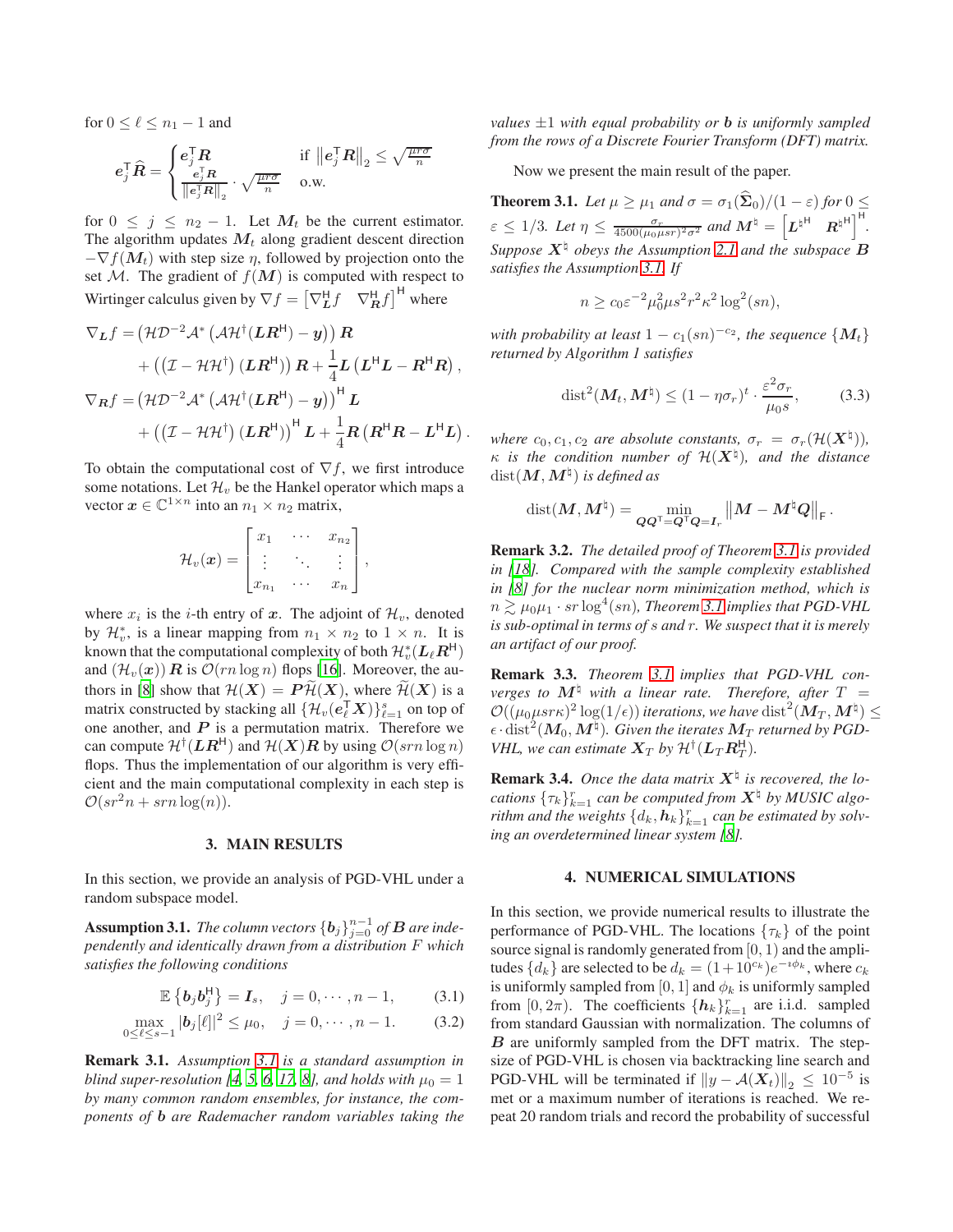recovery in our tests. A trial is declared to be successful if  $||\bm{X}_t - \bm{X}^{\natural}||_{\textsf{F}} / ||\bm{X}^{\natural}||_{\textsf{F}} \leq 10^{-3}.$ 

The first experiment studies the recovery ability of PGD-VHL through the framework of phase transition and we compare it with two convex recovery methods: VHL [\[8\]](#page-4-7) and ANM [\[5\]](#page-4-4). Both VHL and ANM are solved by CVX [\[19\]](#page-4-18). The tests are conducted with  $n = 64$  and the varied s and r. Figure [1\(](#page-3-1)a), [1\(](#page-3-1)c) and [1\(](#page-3-1)e) show that phase transitions of VHL, ANM and PGD-VHL when the locations of point sources are randomly generated, and Figure [1\(](#page-3-1)b), [1\(](#page-3-1)d) and [1\(](#page-3-1)f) illustrate the phase transitions of VHL, ANM and PGD-VHL when the separation condition  $\Delta := \min_{j \neq k} |\tau_j - \tau_k| \geq 1/n$  is imposed. It can be seen that PGD-VHL is less sensitive to the separation condition than ANM and has a higher phase transition curve than VHL.



<span id="page-3-1"></span>Fig. 1. The phase transitions of VHL  $(a,b)$ , ANM  $(c,d)$  and PGD-VHL (e,f) with (Left) or without (Right) imposing the separation condition. Here we fix  $n = 64$ . The red curve plots the hyperbola curve  $rs = 20$ .

In the second experiment, we study the phase transition of

PGD-VHL when one of r and s is fixed. Figure  $2(a)$  indicates a approximately linear relationship between  $s$  and  $n$  for the successful recovery when the number of point sources is fixed to be  $r = 4$ . The same linear relationship between r and n can be observed when the dimension of the subspace is fixed to be  $s = 4$ , see Figure 2(b). Therefore there exists a gap between our theory and empirical observation and we leave it as future work.



Fig. 2. (a) The phase transition of PGD-VHL for varying n and s when  $r = 4$ . The red line plots the straight line  $n = 2.5s$ . (b) The phase transition of PGD-VHL for varying n and r when  $s = 4$ . The red line plots the straight line  $n = 2.5r$ .

In the third simulation, we investigate the convergence rate of PGD-VHL for different n. The results are shown in Figure [3.](#page-3-2) The y-axis denotes  $\log \left( \left\| \boldsymbol{X}_t - \boldsymbol{X}^{\natural} \right\|_{\textsf{F}} / \left\| \boldsymbol{X}^{\natural} \right\|_{\textsf{F}} \right)$ and the  $x$ -axis represents the iteration number. It can be clearly seen that PGD-VHL converges linearly as shown in our main theorem.



<span id="page-3-2"></span>Fig. 3. Convergence of PGD-VHL for  $n = 256, 512, 1024$ . Here we fix  $s = 4$  and  $r = 4$ .

#### 5. CONCLUSION

<span id="page-3-0"></span>In this paper, we propose an efficient algorithm named PGD-VHL towards recovering low rank matrix in blind superresolution. Our theoretical analysis shows that the proposed algorithm converges to the target matrix linearly. This is also demonstrated by our numerical simulations.